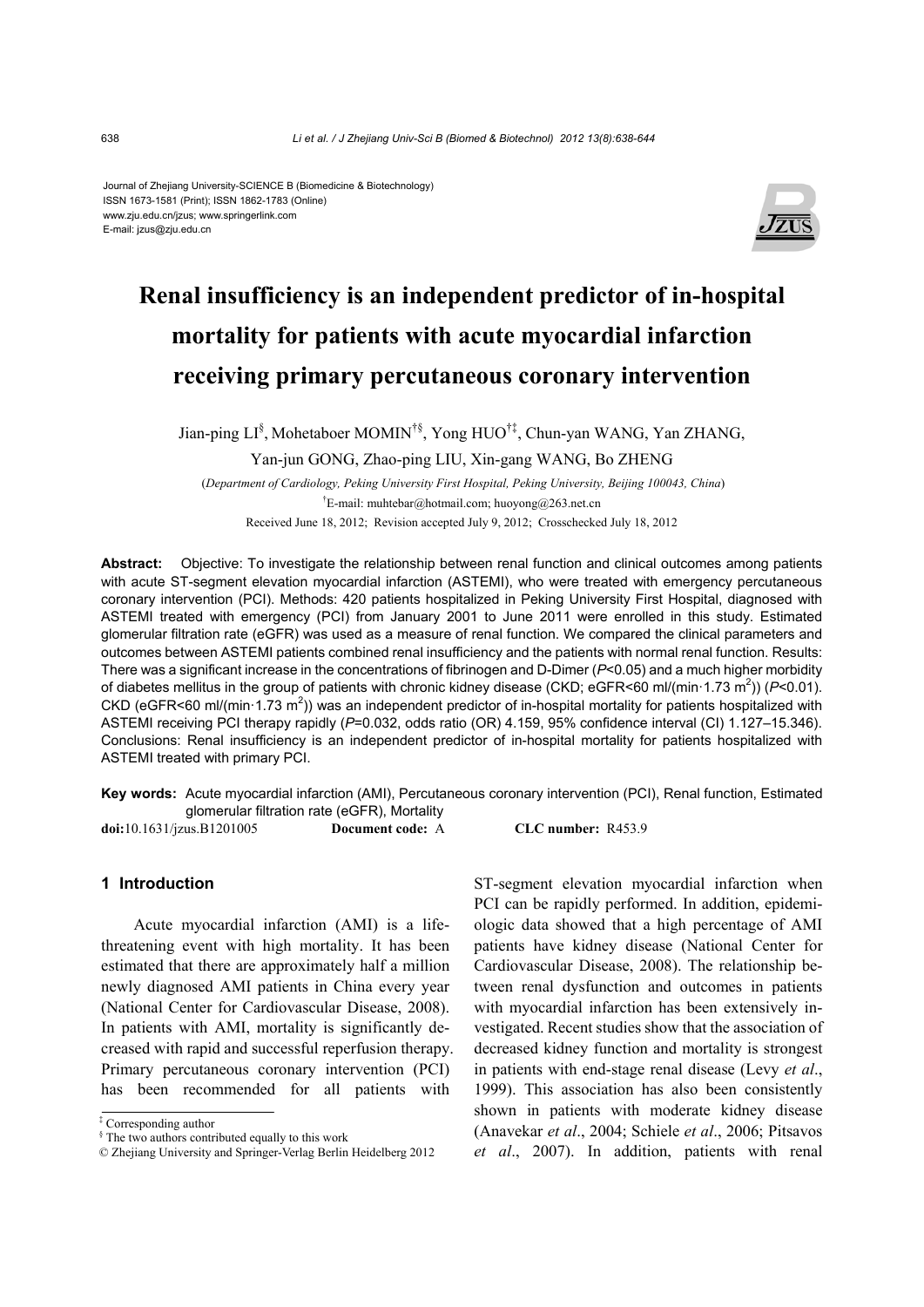dysfunction have an elevated risk of thrombosis and bleeding (Rabelink *et al*., 1994; Zachee *et al*., 1994; Berrocal *et al*., 2003), and are less likely to receive reperfusion therapy, antithrombotic drugs, and other conventional cardio protective therapy, which aggravate the outcomes of AMI patients.

Most research has focused on the short or long-term outcomes of AMI patients with chronic kidney disease (CKD). However, there are limited data about this relationship in acute ST-segmentelevation myocardial infarction (ASTEMI) patients who have received PCI therapy rapidly and effectively. Will the impact of renal insufficiency on short-term outcomes of AMI patients be attenuated when PCI is performed timely? The result is less clear. Therefore, the current retrospective study aimed to investigate the relationship between renal insufficiency and clinical outcomes in ASTEMI patients receiving primary PCI.

### **2 Materials and methods**

#### **2.1 Study subjects**

A total of 420 patients with ASTEMI, hospitalized in Peking University First Hospital from Jan. 2001 to June 2011, received primary PCI following the American College of Cardiology (ACC)/ American Heart Association (AHA)/Society for Cardiovascular Angiography and Interventions (SCAI) guidelines (Kushner *et al*., 2009). Data were recorded on all patients, including demographics, electrocardiogram (ECG) findings, coronary angiographic findings, as well as detailed time line parameters defined as "symptom-onset-to-balloon time (SOTB)" (time between chest pain onset and first balloon inflation from the angioplasty procedure), and "door-toballoon time (DTB)" (time between arrival at hospital and first balloon inflation). The glomerular filtration rate (GFR) was estimated from serum creatinine using the modification of diet in renal disease equation developed by Levy *et al*. (1999; 2002). Serum creatinine was tested when patients were admitted. Subjects with an estimated GFR (eGFR) below  $60$  ml/(min·1.73 m<sup>2</sup>) were regarded as having CKD (National Kidney Foundation, 2002), and acute renal failure caused by all reasons and contrast associated nephropathy are excluded in this study. Multivessel

disease was defined as those with >50% stenosis on more than two major epicardial coronary arteries or their main branch. No re-flow was defined as thrombolysis in myocardial infarction (TIMI) myocardial perfusion grades 0 to 2 flow after PCI (Chesebro *et al*., 1987). Fall back of ST-segment indicated that the downfall voltage of elevated ST-segment was over 50% of the highest level. Left ventricular ejection fraction (LVEF) was obtained on the 2nd or 3rd day after hospitalization. The concentration of cardiac troponin I (cTNI) was measured every 4 h after hospitalization until returning to normal.

#### **2.2 Statistical analysis**

Statistical analysis was performed with SPSS 13.0 statistical package. Continuous data were expressed as mean±standard deviation (SD) and categorical data as percentages. Analysis of variance was used for continuous variables. The  $\chi^2$  test or the Fisher exact test (in case the expected value of the variable was <5 in at least one group) was used for categorical variables. A *P* value <0.05 was considered statistically significant. Multivariate linear regression and Logistic regression analyses were used for multivariate analysis.

# **3 Results**

### **3.1 Basic parameters**

A total of 420 consecutive patients with ASTEMI undergoing primary PCI were evaluated. Mean age was  $(62.87 \pm 12.06)$  years, and 76.2% of patients were men. Cardiovascular history showed prior coronary heart disease in 20.4%, arterial hypertension in 55.2%, and hyperlipidemia in 49.8% of patients. Patients with diabetes mellitus made up 37.9% of the population, and 62.8% were smokers.

#### **3.2 Baseline renal function of the study patients**

At baseline, mean serum creatinine level was (86.07 $\pm$ 28.79) μg/ml and mean eGFR was (87.77 $\pm$ 24.48) ml/(min·1.73 m<sup>2</sup>). After using the modification of diet in renal disease equation, we found that 234 (55.8%) patients had different levels of renal insufficiency (eGFR<90 ml/(min·1.73 m<sup>2</sup>)), in which 172 (41.0%) patients had mild renal insufficiency, 57  $(13.6\%)$  had moderate renal function, and 5  $(1.2\%)$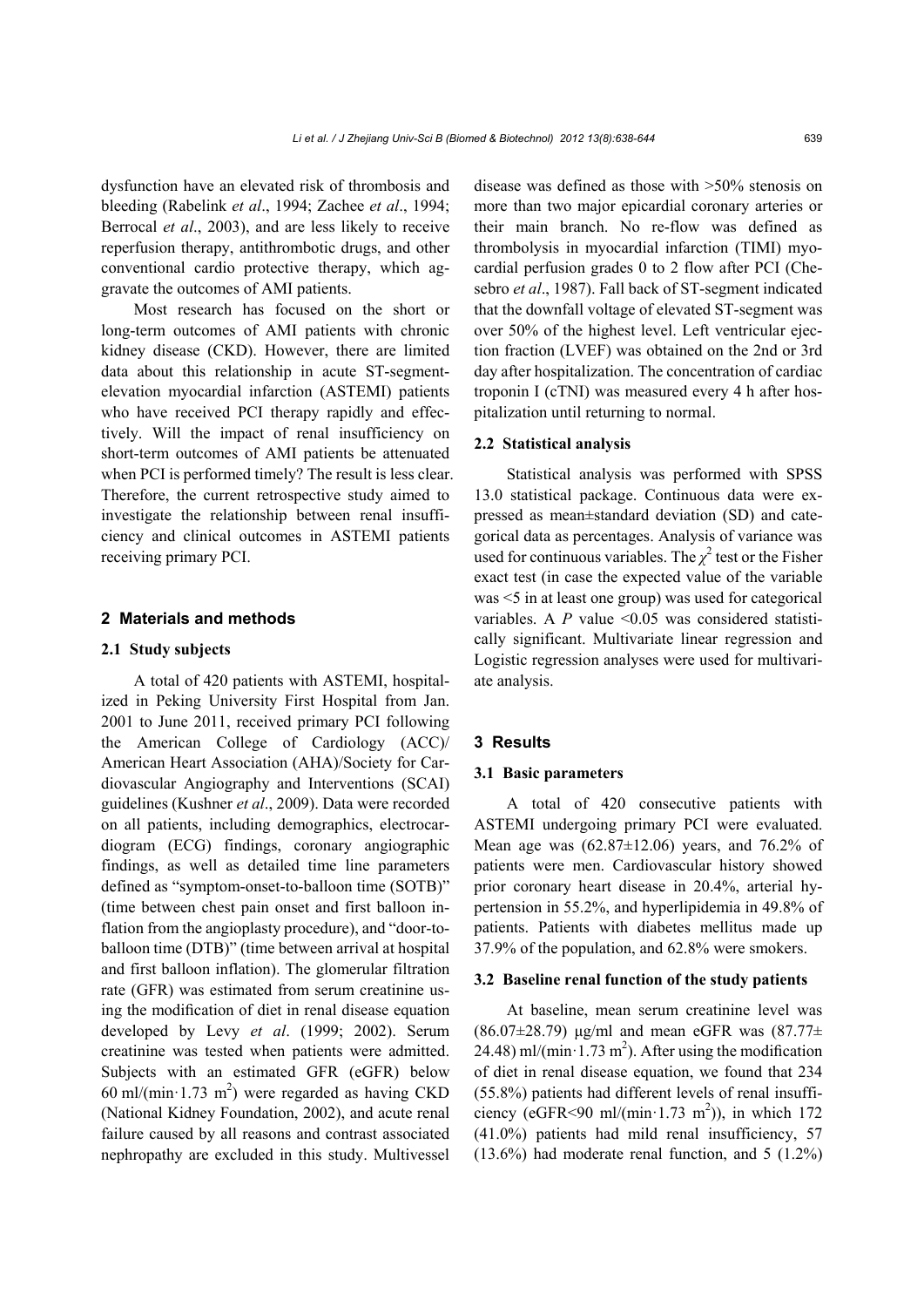had severe renal function. Higher proportions of moderate and severe renal insufficiencies were observed in older age groups. Only six patients were aware of their renal disease history (Table 1; Fig. 1).

# **3.3 Demographic characteristics comparison of CKD and non-CKD groups**

An eGFR  $\leq 60$  ml/(min·1.73 m<sup>2</sup>) is classified as having CKD. We divided the subjects into two groups based on eGFR (eGFR≥60 ml/(min·1.73 m<sup>2</sup>) (non-CKD group) and eGFR<60 ml/(min $\cdot$ 1.73 m<sup>2</sup>) group (CKD group)), and compared demographic characteristics of the two groups. There was a significant trend of increased impairment of kidney function in patients who were older, female, with diabetes mellitus, with a prior myocardial infarction, and with prior chronic renal disease. Patients with lower eGFR levels had multivessel diseases and were more likely to smoke. We also evaluated the influence of renal insufficiency on platelets and coagulation function. Compared to non-CKD subjects, subjects with CKD had significantly higher levels of fibrinogen and D-Dimer. In addition, the CKD group had significantly longer SOTB and DTB compared with the non-CKD group (Table 2).

**Table 1 eGFR distribution of the study population** 

| Renal function             | eGFR<br>$(ml/(min \cdot 1.73 m^2))$ | Number of<br>patients |
|----------------------------|-------------------------------------|-----------------------|
| Normal renal function      | >90                                 | 186 (44.2%)           |
| Mild renal dysfunction     | $60-$                               | $172(41.0\%)$         |
| Moderate renal dysfunction | $30-$                               | 57 (13.6%)            |
| Severe renal dysfunction   | $<$ 30                              | $5(1.2\%)$            |



**Fig. 1 Distribution of eGFR across different age groups** 

|                             | Value <sup>#</sup>                                        |                                                   |                      |
|-----------------------------|-----------------------------------------------------------|---------------------------------------------------|----------------------|
| Parameter                   | eGFR $\geq$ 60 ml/(min·1.73 m <sup>2</sup> )<br>$(n=359)$ | eGFR<60 ml/(min 1.73 m <sup>2</sup> )<br>$(n=61)$ | $\overline{P}$       |
| Age (year)                  | $61.26 \pm 12.02$                                         | $72.34\pm 6.86$                                   | $0.000^{\circ}$      |
| BMI $(kg/m2)$               | $25.38 \pm 3.40$                                          | 24.77±4.04                                        | 0.273                |
| SOTB (min)                  | 327.51±391.67                                             | 508.98±674.99                                     | $0.004*$             |
| $DTB$ (min)                 | 118.00±195.37                                             | 238.42±438.06                                     | $0.000*$             |
| Platelet count $(10^9/L)$   | 228.67±78.73                                              | $222.41 \pm 52.60$                                | 0.550                |
| PT(s)                       | $11.46 \pm 1.38$                                          | $11.43 \pm 1.21$                                  | 0.892                |
| APTT(s)                     | 33.04±9.69                                                | $31.55 \pm 7.71$                                  | 0.254                |
| Fibrinogen $(g/L)$          | $3.68 \pm 1.00$                                           | $4.19 \pm 1.11$                                   | $0.000*$             |
| D-Dimer $(\mu g/L)$         | $0.23 \pm 0.33$                                           | $0.41 \pm 0.55$                                   | $0.001*$             |
| Patient number              |                                                           |                                                   |                      |
| Male                        | 287 (72.66%)                                              | 33 (54.10%)                                       | $0.000*$             |
| Hypertesion                 | 195 (54.32%)                                              | $37(60.66\%)$                                     | 0.357                |
| Diabetes mellitus           | $127(35.38\%)$                                            | 32 (52.46%)                                       | $0.011$ <sup>*</sup> |
| Hyperlipidemia              | 184 (51.25%)                                              | 25 (40.98%)                                       | 0.138                |
| Prior coronery heart diease | 66 (18.54%)                                               | 19 (31.67%)                                       | $0.018*$             |
| Chronic renal diease        | $2(0.56\%)$                                               | $4(6.56\%)$                                       | $0.005*$             |
| Multivessel disease         | 234 (65.18%)                                              | 52 (85.25%)                                       | $0.002*$             |
| No reflow (TIMI $0-2$ )     | $30(8.36\%)$                                              | $8(13.11\%)$                                      | 0.237                |

**Table 2 Patient characteristics** 

time; PT: prothrombin time; APTT: activated partial thromboplastin time; TIMI: thrombolysis in myocardial infarction grade; \* *P*<0.05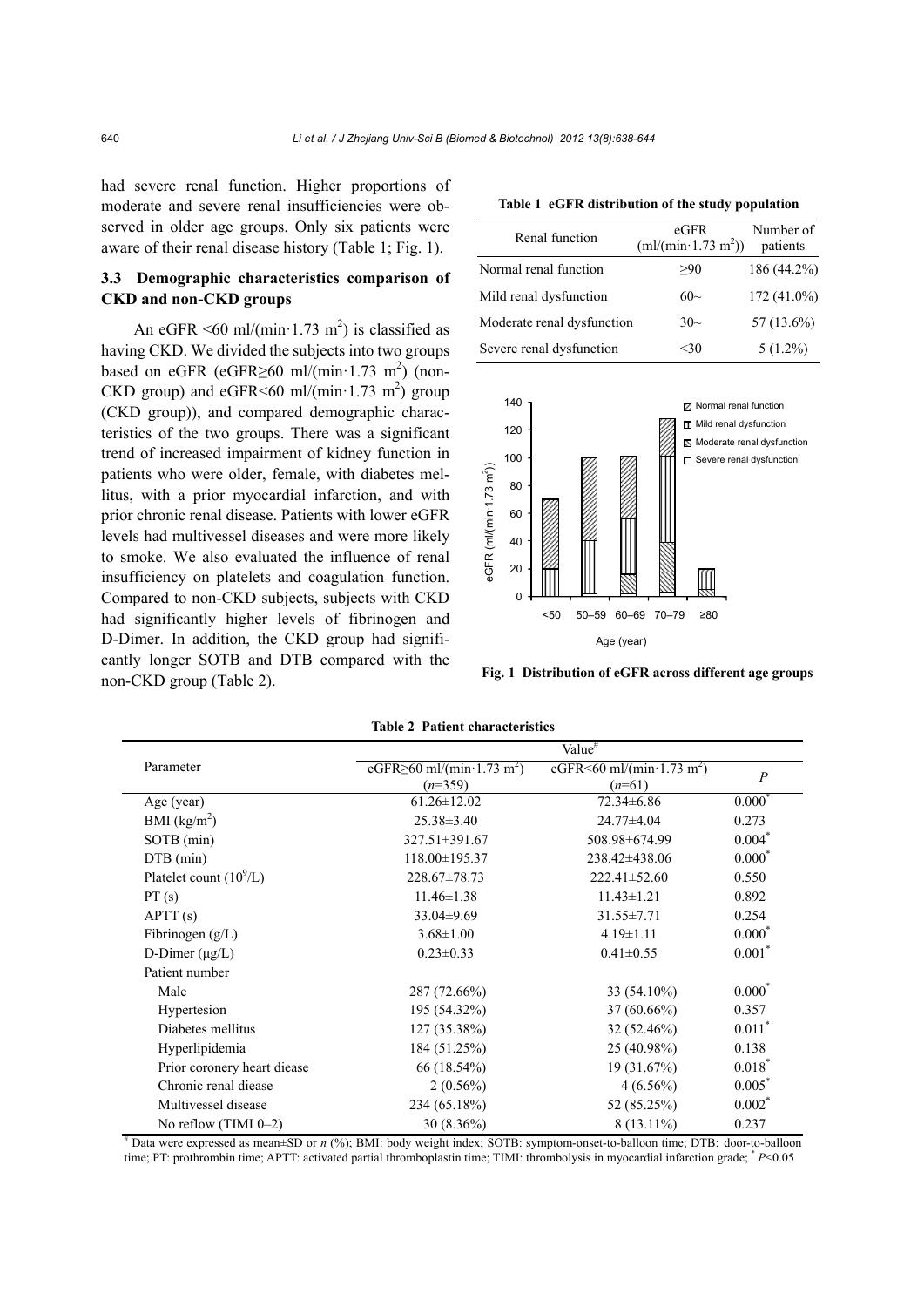# **3.4 Correlation between renal insufficiency and clinical outcomes**

3.4.1 Clinical data comparison of CKD group and non-CKD group

To study the relationship between renal insufficiency and clinical outcomes of ASTEMI patients after primary PCI, we compared clinical data after PCI of the two groups, including creatine kinase-MB (CK-MB), cTNI peak values, and highly sensitive C-reactive protein (HS-CRP), ST-segment fall rate, Q wave formed, and IIIBIIA antiplatelet drag using inhospital after PCI. LVEF, Killip class, and in-hospital mortality were taken into account. It revealed that patients with lower eGFR had higher HS-CRP levels. A tendency of decreased LVEF and Killip class in the CKD group was also observed. There were 231 (55%) patients that received glycoprotein (GP) IIb/IIIa receptor antagonists. The use of GP IIb/IIIa receptor antagonists decreased from 58.50% usage in the non-CKD group to 34.43% in CKD group (*P*=0.001). Importantly, patients with a lower eGFR were marginally less likely to implicate glycoprotein IIb/IIIa receptor inhibitors after PCI (Table 3).

3.4.2 Comparison of in-hospital mortality of CKD group and non-CKD group

Death from any cause was strongly associated to kidney function. In-hospital mortality of the CKD group was 8.2%, which was significantly higher compared to the non-CKD group (*P*=0.003) (Table 4). In addition, in-hospital mortality increased with the aggravation of the kidney impairment.

3.4.3 Results of multivariate analyses for in-hospital mortality

To further investigate the relationship between renal insufficiency and in-hospital mortality, a multivariate logistic regression analysis was performed, which revealed that eGFR  $\leq 60$  ml/(min·1.73 m<sup>2</sup>) was an independent predictor for in-hospital mortality among patients with ASTEMI (*P*=0.032, odds ratio (OR) 4.159, 95% confidence interval (CI) 1.127– 15.346), after adjusting for age and diabetes (Table 5). Additional independent variables for mortality included LVEF (*P*=0.005, OR 1.003, 95% CI 0.862–0.974), and TIMI flow after PCI (*P*=0.004, OR 0.916, 95% CI 1.891–26.493).

|  |                   | Value $\overline{f}$                         |                                         |                  |
|--|-------------------|----------------------------------------------|-----------------------------------------|------------------|
|  | Parameter         | eGFR $\geq$ 60 ml/(min·1.73 m <sup>2</sup> ) | eGFR<60 ml/(min $1.73$ m <sup>2</sup> ) | $\boldsymbol{P}$ |
|  |                   | $(n=359)$                                    | $(n=61)$                                |                  |
|  | CTNI peak value   | $91.33 \pm 125.45$                           | $110.99 \pm 130.32$                     | 0.265            |
|  | CK-MB             | 277.79 ± 222.13                              | 292.88±307.11                           | 0.647            |
|  | <b>HS-CRP</b>     | $16.65 \pm 28.16$                            | $32.04 \pm 52.44$                       | $0.019*$         |
|  | <b>LVEF</b>       | $53.08 \pm 10.85$                            | $48.59 \pm 10.79$                       | $0.004*$         |
|  | Patient number    |                                              |                                         |                  |
|  | O wave            | 284 (79.11)                                  | 49 (80.33)                              | 0.828            |
|  | ST-segment fall   | 285 (79.39)                                  | 44 (72.13)                              | 0.203            |
|  | Killip class $>1$ | 59 (16.43)                                   | 22(36.07)                               | $0.000*$         |
|  |                   |                                              |                                         |                  |

**Table 3 Clinical outcomes of CKD and non-CKD groups** 

# Data were expressed as mean±SD or number (%); \* *P*<0.05; CTNI: cardiac troponin I; CK-MB: creatine kinase-MB; HS-CRP: highly sensitive C-reactive protein; LVEF: left ventricular ejection fraction

| <b>Table 4 In-hospital mortality</b>        |             |         |  |
|---------------------------------------------|-------------|---------|--|
| eGFR<br>$(ml/(min \cdot 1.73 \text{ m}^2))$ | Death       | Ρ       |  |
| $\geq 60$ (n=359)                           | $6(1.67\%)$ | 0.003   |  |
| $\leq 60$ ( <i>n</i> =61)                   | $5(8.20\%)$ |         |  |
| $\leq 30 (n=5)$                             | $1(20\%)$   | < 0.001 |  |

**Table 5 Multivariate analysis for in-hospital mortality**

| Parameter                 |       | OR.     | 95% CI          |  |
|---------------------------|-------|---------|-----------------|--|
| <b>CKD</b>                | 0.032 | 4 1 5 9 | 1.127-15.346    |  |
| <b>LVEF</b>               | 0.005 | 1.003   | $0.862 - 0.974$ |  |
| No reflow<br>$(TIMI 0-2)$ | 0.004 | 0.916   | 1.891-26.493    |  |

Data were expressed as number (%)

CKD: chronic kidney disease; LVEF: left ventricular ejection fraction; TIMI: thrombolysis in myocardial infarction grade; OR: odds ratio; CI: confidence interval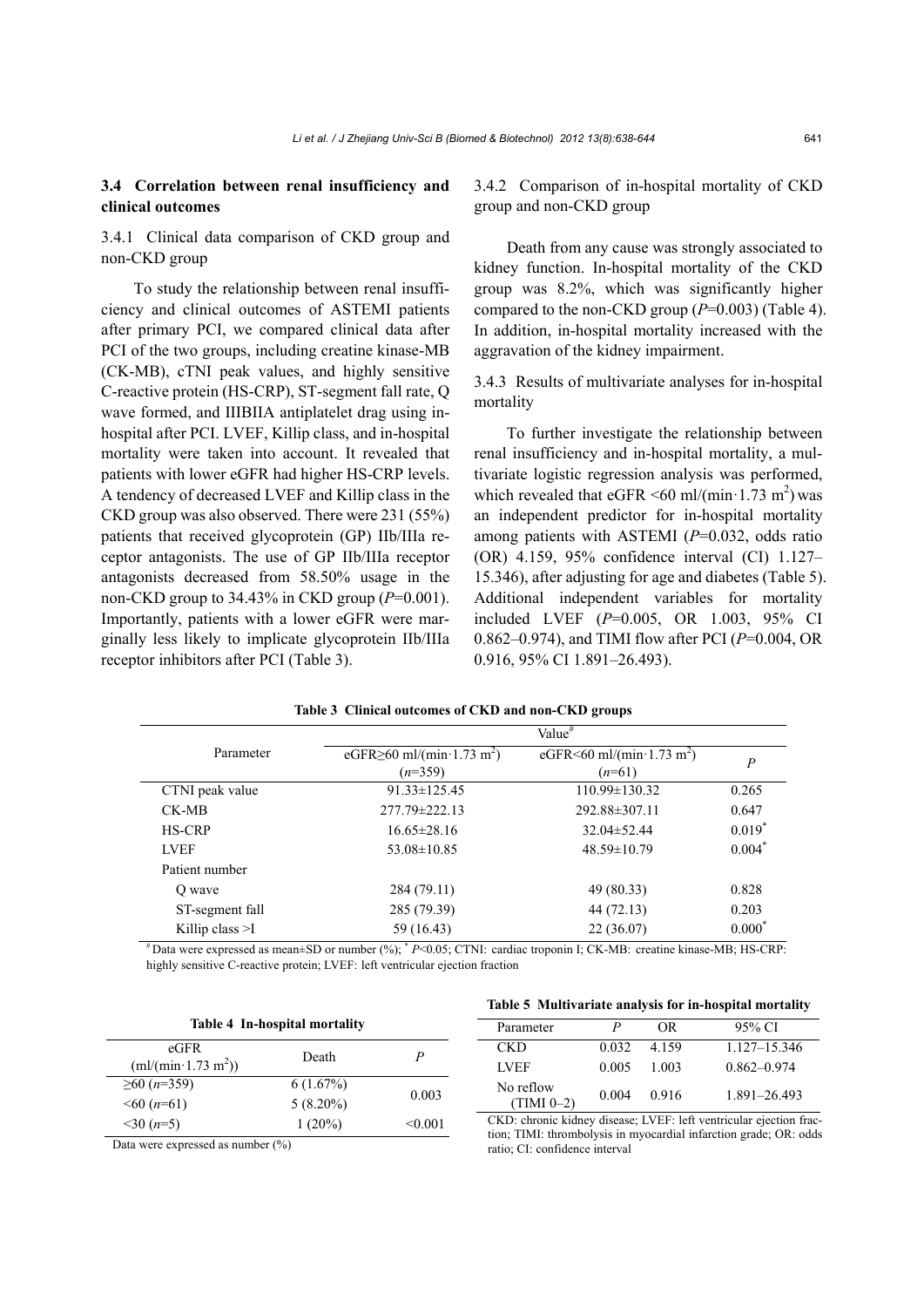# **4 Discussion**

Among the 420 patients included in this study, 14.8% (62) had CKD; however, only 1.4% (6) were aware of their declined renal function. Our results were consistent with the results of a multicenter research which assessed the renal status of acute coronary syndrome (ACS) patients undergoing PCI (Huo and Ho, 2007), which revealed that about 472 (13.10%) patients reached the level of moderate renal insufficiency (eGFR  $\leq 60$  ml/(min·1.73 m<sup>2</sup>)), but only 90 patients (2.51%) were known to have CKD at the time of admission. Higher proportions of moderate and severe renal insufficiency are found in older age groups, which are also more likely to have other established risk factors of cardiovascular disease. Considering the relationship of renal function with cardiovascular events and death, serum creatinine and eGFR of every AMI patient should be measured upon admission and post-PCI to evaluate risks.

Given the aspects mentioned above, patients in our study were grouped based on eGFR, which classifies patients with eGFR<60 ml/(min·1.73 m<sup>2</sup>) as having CKD. Baseline characteristics and in-hospital mortality were examined across this renal function category. Our results showed that there was a significant increase in the activated coagulation markers (fibrinogen, D-Dimer) and higher levels of inflammatory markers (HS-CRP) in the group of patients with CKD than those without CKD. Multivariable linear regression model showed a significant association between D-Dimer and eGFR (*P*=0.012), even after adjusting potential confounders like age, diabetes mellitus, and smoking. These results are consistent with findings from a larger study conducted by Shlipak *et al*. (2003). They found that after adjusting for baseline differences, levels of C-reactive protein, fibrinogen, interleukin-6, factor VIIc, factor VIIIc, plasmin-antiplasmin complex, and D-Dimer were significantly higher among patients with renal insufficiency (*P*<0.001). Another trial led by Sjøland *et al*. (2007) indicated the unique characteristics of fibrin clots from patients with renal disease, which revealed that fibrin clots made from patients with end stage renal disease were found to be less permeable, less compactable, and less susceptible to fibrinolysis (*P*<0.001) than clots from healthy controls; furthermore, scanning electron microscopy revealed higher

clot density of fibrin fibers in clots from patients than in clots from controls (*P*<0.001). These changes of coagulation in CKD patients can increase the risks of myocardial infarction, and make it harder to use reperfusion therapy.

Renal insufficiency is associated with short- and long-term mortalities of AMI patients. The study performed by Schiele *et al*. (2006) showed a significant association between one-year mortality and eGFR (OR 0.97, 95% CI 0.95–0.98 per additional GFR unit). Pitsavos *et al*. (2007) suggested that creatinine clearance rate is an important independent predictor of in-hospital mortality and should be taken into account, and patients with ACS complicated by renal dysfunction should receive more aggressive medical care. Shlipak *et al*. (2002) has associated renal insufficiency with significantly lower use of PCI and β-blocker, aspirin, and antiplatelet therapy both during hospitalization for AMI and after discharge. A multi-center research in China (Huo and Ho, 2007) of 2250 AMI patients showed that after adjusting with other variables, renal insufficiency (eGFR per 10 ml/min decrease, OR=1.133, 95% CI 1.011–1.270, *P*=0.032) and age (>65 years, OR=1.907, 95% CI 1.107–3.280, *P*=0.020) were proved to be the risk factors of in-hospital mortality. However, prior studies evaluated the prognostic value of kidney function and excluded patients with advanced age and patients with increased serum creatinine level at baseline, thereby limiting extrapolation of these studies to a general population of patients. In addition, survival of CKD patients after AMI is linked to less use of effective intervention therapy. To distinguish between the effects of kidney function and lower use of reperfusion, the present study focused on the predictive value of eGFR in patients treated with primary PCI as the standard procedure, and especially to ASTEMI patients. In our trial we found out that ASTEMI patients with CKD had poorer clinical outcomes, including a higher incidence of multivessel lesion, decreased LVEF, higher Killip classification, and higher in-hospital mortality. After adjustment for baseline differences, eGFR  $\leq 60$  ml/(min·1.73 m<sup>2</sup>) was an independent predictor for in-hospital mortality among all patients. These results are consistent with the prior studies above. The short-term mortality rate of ASTEMI patients was significantly higher even after receiving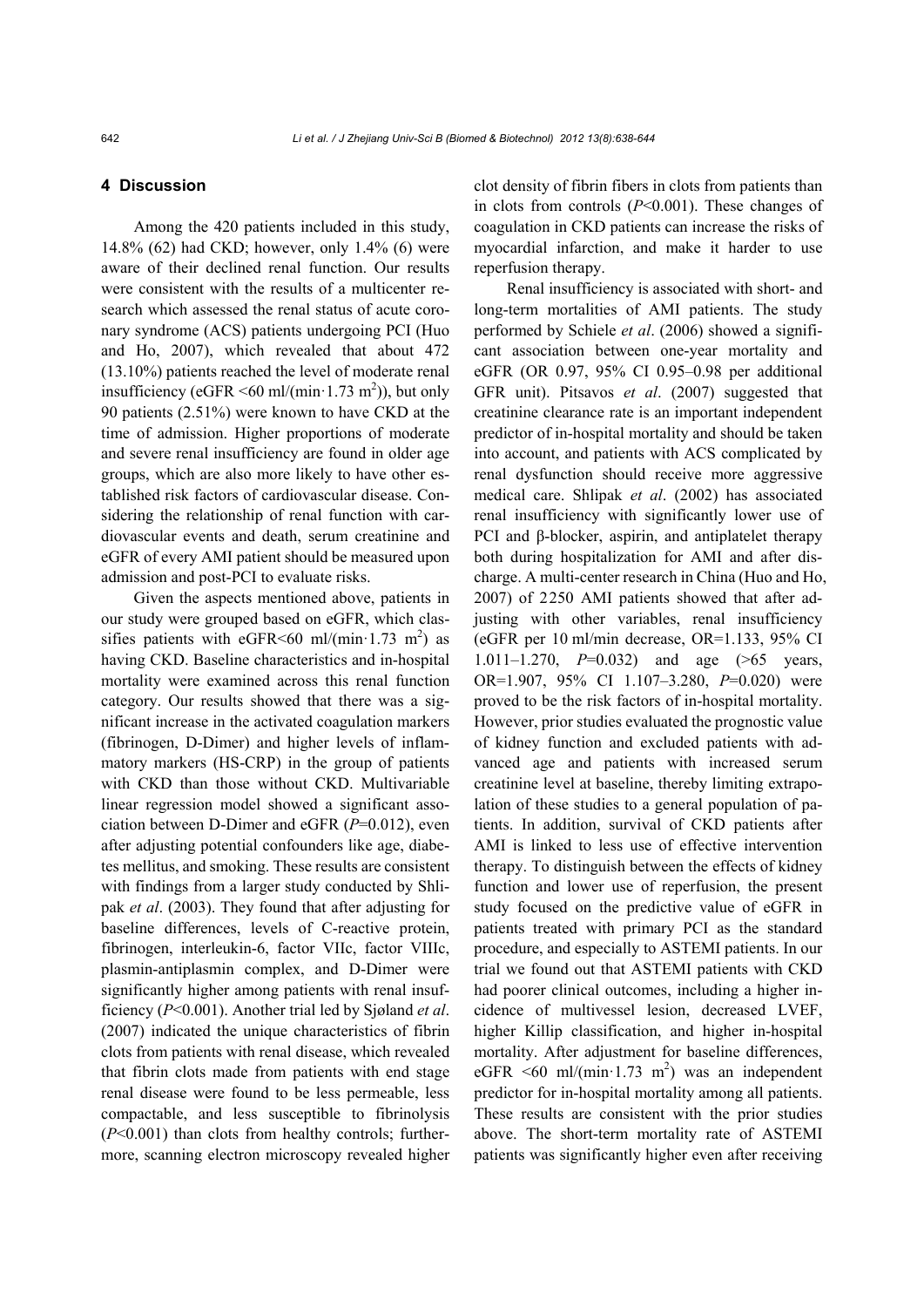effective reperfusion therapy. This result can be partly explained by the increased prevalence of established risk factors, such as older age, diabetes mellitus, and hypertension. This relation remained strong after adjustment for the level of risks at admission; we can presume that this clinical intersection presents unique risks to the patients.

The mechanism of increased mortality risk in ACS patients with renal insufficiency is not entirely clear, but recognition of the increased mortality risk burden of patients with renal dysfunction is crucial. Several larger scale studies have revealed the significant relationship between CKD and cardiovascular disease (CVD) (Szczech *et al*., 2001; Wannamethee *et al*., 2006). Furthermore, Freeman *et al*. (2003) has summarized several of the leading explanations for the significant relationship between CKD and CVD: (1) Excess comorbidities in patients with CKD, such as hypertension, diabetes mellitus, congestive heart failure (systolic and diastolic), and older age may contribute. These higher prevalence of established risks may aggravate the outcomes. (2) Excess toxicities from conventional therapies and abnormal drug pharmacokinetics in these patients may further contribute to increased risk, like bleeding after utilization of antiplatelet drugs. (3) It shows that these patients receive fewer effective therapies (less reperfusion, GP IIb/IIIa receptor inhibitors, early angiography, β-blockers, and statins), and the assessment of risk and benefit of therapy is much more complicated in AMI patients combined with CKD. (4) The unique pathobiology of the CKD state, including changes in coagulation, fibrinolysis, lipids, endothelial dysfunction, homocysteine, anemia, calcium/phosphorus balance, hypoalbuminemia, which lead to accelerated and more severe CVD (McCullough, 2002), and may explain the results we presented above. The association between the aforementioned factors and increased risk of morbidity and mortality needs to be addressed in future studies. Although studies have suggested that the benefit-to-risk ratio of various therapeutic interventions is increased for patients with the highest risk to adverse events, this needs to be further investigated in future studies. Until such data are available, physicians should continue to use their best judgment in patient management while at the same time not depriving appropriate patients of newer treatment strategies.

We found no significant relationship between status of renal function and biomarkers of myocardium necrosis in our study. We can presume that ASTEMI caused such a severe damage to the myocardium, and therefore eliminated the effects of renal function in the patients.

Renal insufficiency is not simply the complication of the ACS patients, it is an independent factor of mortality of these patients, and impacts the clinical outcomes and treatment in many aspects. Therefore, the renal function of ACS patients should be attached importance to. In addition, the established risk factors of these patients, like diabetes mellitus, hypertension, and hyperlipidemia, should be more stringently controlled, clinician should value the risk and benefit to make a more rational therapeutic scheme. The treatment for ACS patients with CKD is still a controversial issue and a challenge for clinician. For this special group, further researches are needed to assess the benefits of different therapeutic plans. The future study should lay emphasis on the pharmacokinetics and pharmacodynamics of cardiovascular drugs in ACS patients with renal dysfunction, and more rigorous clinical trials should be developed to provide clinical evidence for therapeutic decisions.

There are limitations in our research. Our sample size was small, and more patients should be recruited to eliminate the latent bias in the further study. More detailed follow-ups are needed in order to appropriately assess the effects of renal function on the long-term prognosis in ASTEMI patients treated with primary PCI. In addition, in-hospital mortality should be further analyzed to assess impacts of renal insufficiency on ASTEMI.

# **6 Conclusions**

The results of our study reveal that there was a significant increase in the concentrations of fibrinogen and D-Dimer and a much higher morbidity of diabetes mellitus in the group of CKD patients receiving primary PCI in the setting of ASTEMI. Moreover, CKD (eGFR<60 ml/(min·1.73 m<sup>2</sup>)) is an independent predictor of in-hospital mortality for patients hospitalized with ASTEMI after receiving PCI therapy rapidly (*P*=0.032, OR 4.159, 95% CI 1.127–15.346). Therefore, for ASTEMI patients,